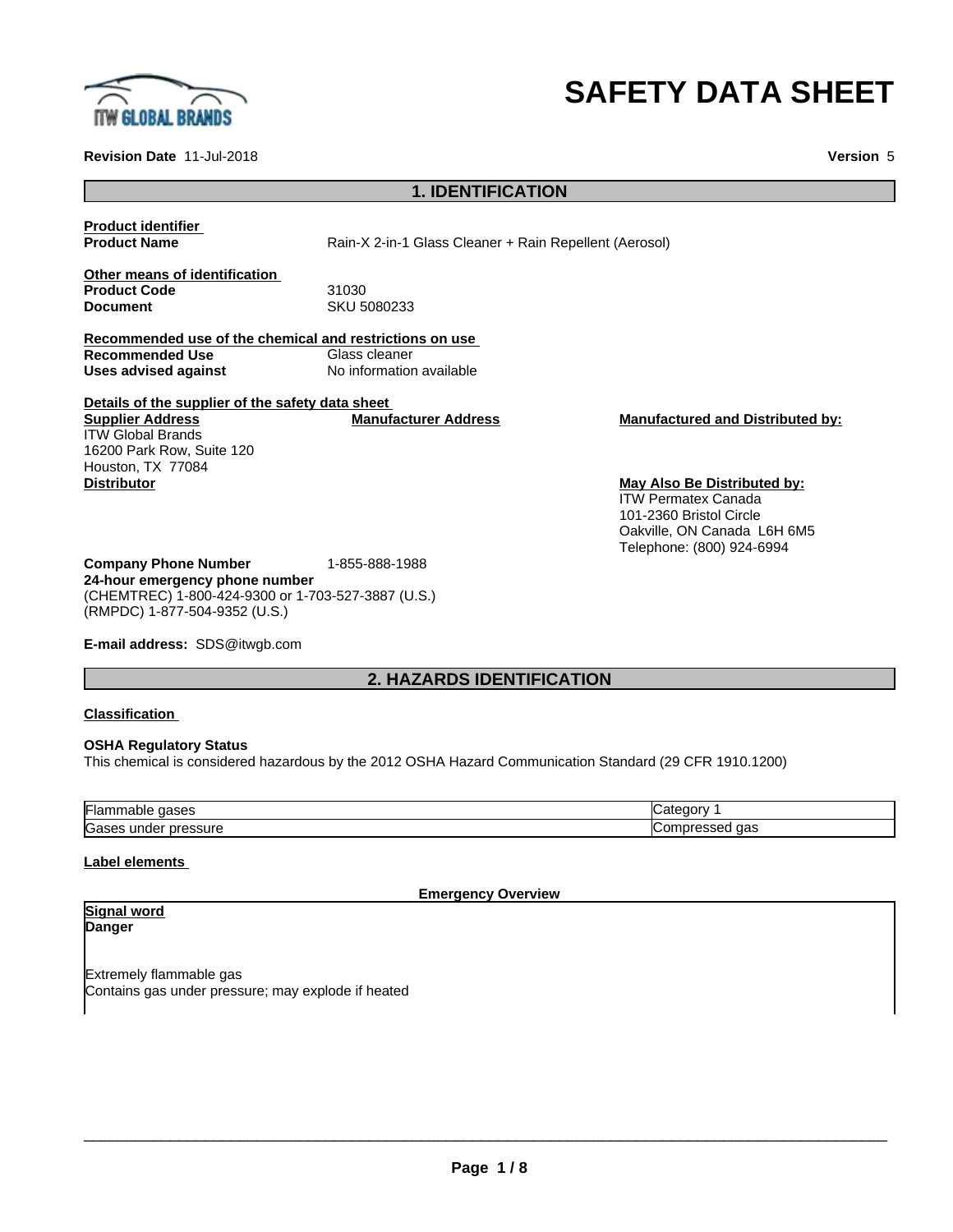# **31030** - **Rain-X 2-in-1 Glass Cleaner + Rain Repellent (Aerosol)**



# **Precautionary Statements - Storage**

Store in a well-ventilated place. Keep container tightly closed

# **Precautionary Statements - Disposal**

Dispose of contents/container to an approved waste disposal plant

#### **Hazards not otherwise classified (HNOC)**

Not applicable

#### **Other Information**

- Not applicable

# **3. COMPOSITION/INFORMATION ON INGREDIENTS**

# **Substance(s)**

| <b>Chemical Name</b>    | <b>CAS No</b> | Weight-%  |
|-------------------------|---------------|-----------|
| <b>WATER</b>            | 7732-18-5     | 100<br>60 |
| <b>ACETONE</b>          | $67 - 64 - 7$ |           |
| Liquefied Petroleum Gas | 68476-86-8    |           |

# **4. FIRST AID MEASURES**

### **Description of first aid measures**

| <b>General advice</b>                                       | Get medical advice/attention if you feel unwell.                                                                                                                                                 |  |
|-------------------------------------------------------------|--------------------------------------------------------------------------------------------------------------------------------------------------------------------------------------------------|--|
| Eye contact                                                 | IF IN EYES: Rinse cautiously with water for several minutes. Remove contact lenses, if<br>present and easy to do. Continue rinsing. If eye irritation persists: Get medical<br>advice/attention. |  |
| <b>Skin contact</b>                                         | IF ON SKIN:. Wash skin with soap and water. If skin irritation persists, call a physician.<br>Take off contaminated clothing and wash before reuse.                                              |  |
| <b>Inhalation</b>                                           | IF INHALED: Remove victim to fresh air and keep at rest in a position comfortable for<br>breathing. If symptoms persist, call a physician.                                                       |  |
| <b>Ingestion</b>                                            | IF SWALLOWED:. Do NOT induce vomiting. Never give anything by mouth to an<br>unconscious person. Call a physician.                                                                               |  |
| Self-protection of the first aider                          | Ensure that medical personnel are aware of the material(s) involved and take precautions to<br>protect themselves.                                                                               |  |
| Most important symptoms and effects, both acute and delayed |                                                                                                                                                                                                  |  |
| <b>Symptoms</b>                                             | See section 2 for more information.                                                                                                                                                              |  |
|                                                             |                                                                                                                                                                                                  |  |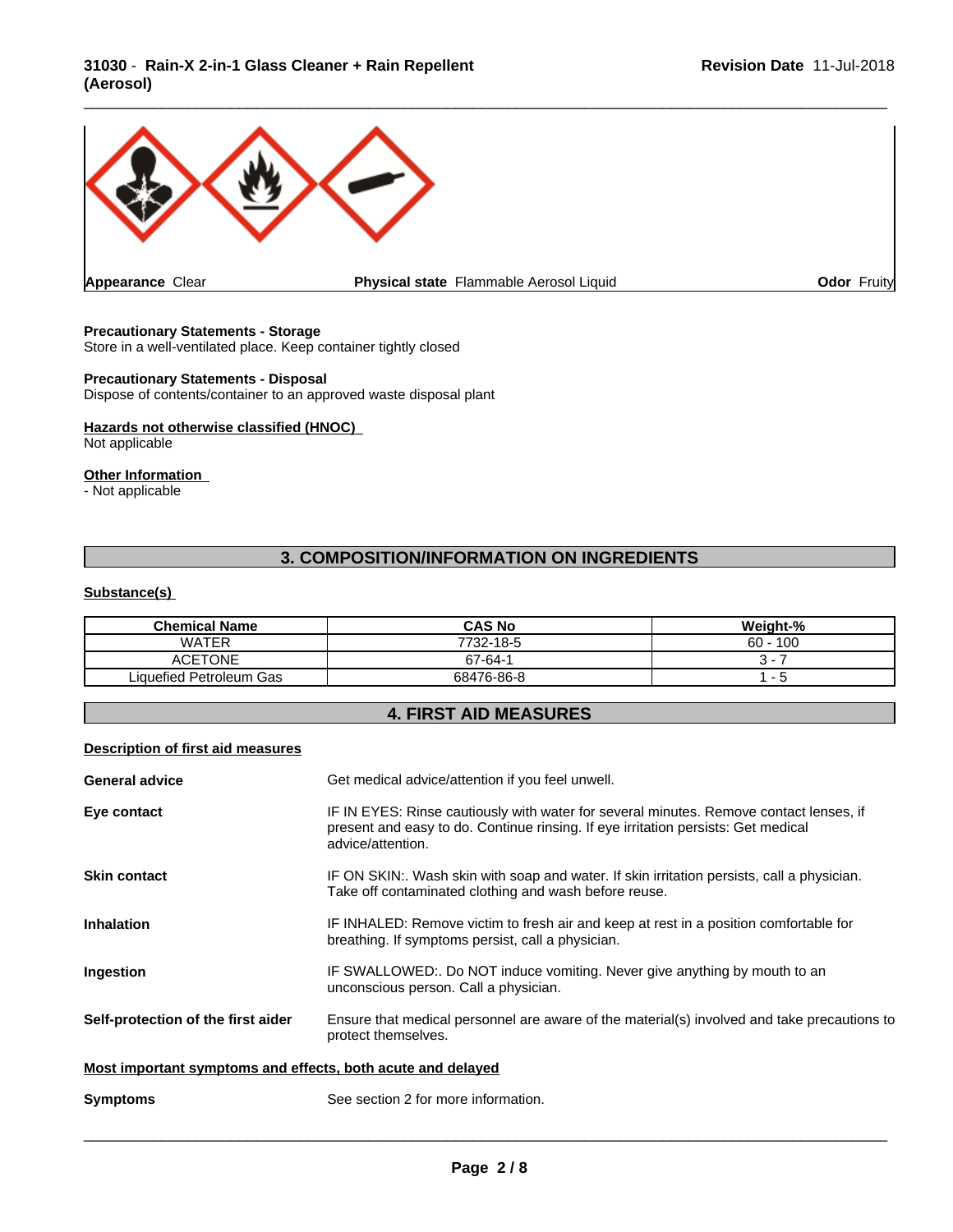#### **Indication of any immediate medical attention and special treatment needed**

**Note to physicians** Treat symptomatically.

# **5. FIRE-FIGHTING MEASURES**

\_\_\_\_\_\_\_\_\_\_\_\_\_\_\_\_\_\_\_\_\_\_\_\_\_\_\_\_\_\_\_\_\_\_\_\_\_\_\_\_\_\_\_\_\_\_\_\_\_\_\_\_\_\_\_\_\_\_\_\_\_\_\_\_\_\_\_\_\_\_\_\_\_\_\_\_\_\_\_\_\_\_\_\_\_\_\_\_\_\_\_\_\_

#### **Suitable extinguishing media**

Dry chemical, CO2, water spray or regular foam

#### **Unsuitable extinguishing media**

Do not use a solid water stream as it may scatter and spread fire

#### **Specific hazards arising from the chemical**

Flammable. Substance may ignite but does not sustain combustion.

| <b>Explosion data</b>                   |       |
|-----------------------------------------|-------|
| <b>Sensitivity to Mechanical Impact</b> | None. |
| <b>Sensitivity to Static Discharge</b>  | None. |

#### **Protective equipment and precautions for firefighters**

As in any fire, wear self-contained breathing apparatus pressure-demand, MSHA/NIOSH (approved or equivalent) and full protective gear.

## **6. ACCIDENTAL RELEASE MEASURES**

#### **Personal precautions, protective equipment and emergency procedures**

| <b>Personal precautions</b>                          | Remove all sources of ignition. Ensure adequate ventilation, especially in confined areas.<br>Avoid contact with eyes and skin. Use personal protective equipment as required. Do not<br>puncture or incinerate cans. Contents under pressure. |
|------------------------------------------------------|------------------------------------------------------------------------------------------------------------------------------------------------------------------------------------------------------------------------------------------------|
| <b>Environmental precautions</b>                     |                                                                                                                                                                                                                                                |
| <b>Environmental precautions</b>                     | See section 12 for additional ecological information. Do not flush into surface water or<br>sanitary sewer system.                                                                                                                             |
| Methods and material for containment and cleaning up |                                                                                                                                                                                                                                                |
| <b>Methods for containment</b>                       | Prevent further leakage or spillage if safe to do so.                                                                                                                                                                                          |
| Methods for cleaning up                              | Soak up with inert absorbent material.                                                                                                                                                                                                         |
| Prevention of secondary hazards                      | Clean contaminated objects and areas thoroughly observing environmental regulations.                                                                                                                                                           |

# **7. HANDLING AND STORAGE**

# **Precautions for safe handling Advice on safe handling** Use only in well-ventilated areas. Do not puncture or incinerate cans. Contents under pressure. Remove all sources of ignition. Handle in accordance with good industrial hygiene and safety practice. Wash thoroughly after handling. Use personal protective equipment as required. Avoid contact with eyes. Avoid breathing vapors or mists. Do not stick pin or any other sharp object into opening on top of can. Avoid contact with skin and eyes. **Conditions for safe storage, including any incompatibilities Storage Conditions** Store in a well-ventilated place. Keep cool. Do not expose to temperatures exceeding 50 °C/122 °F. Keep away from sunlight, ignition sources and other sources of heat. Keep out of the reach of children. Keep away from heat, sparks, flame and other sources of ignition (i.e., pilot lights, electric motors and static electricity).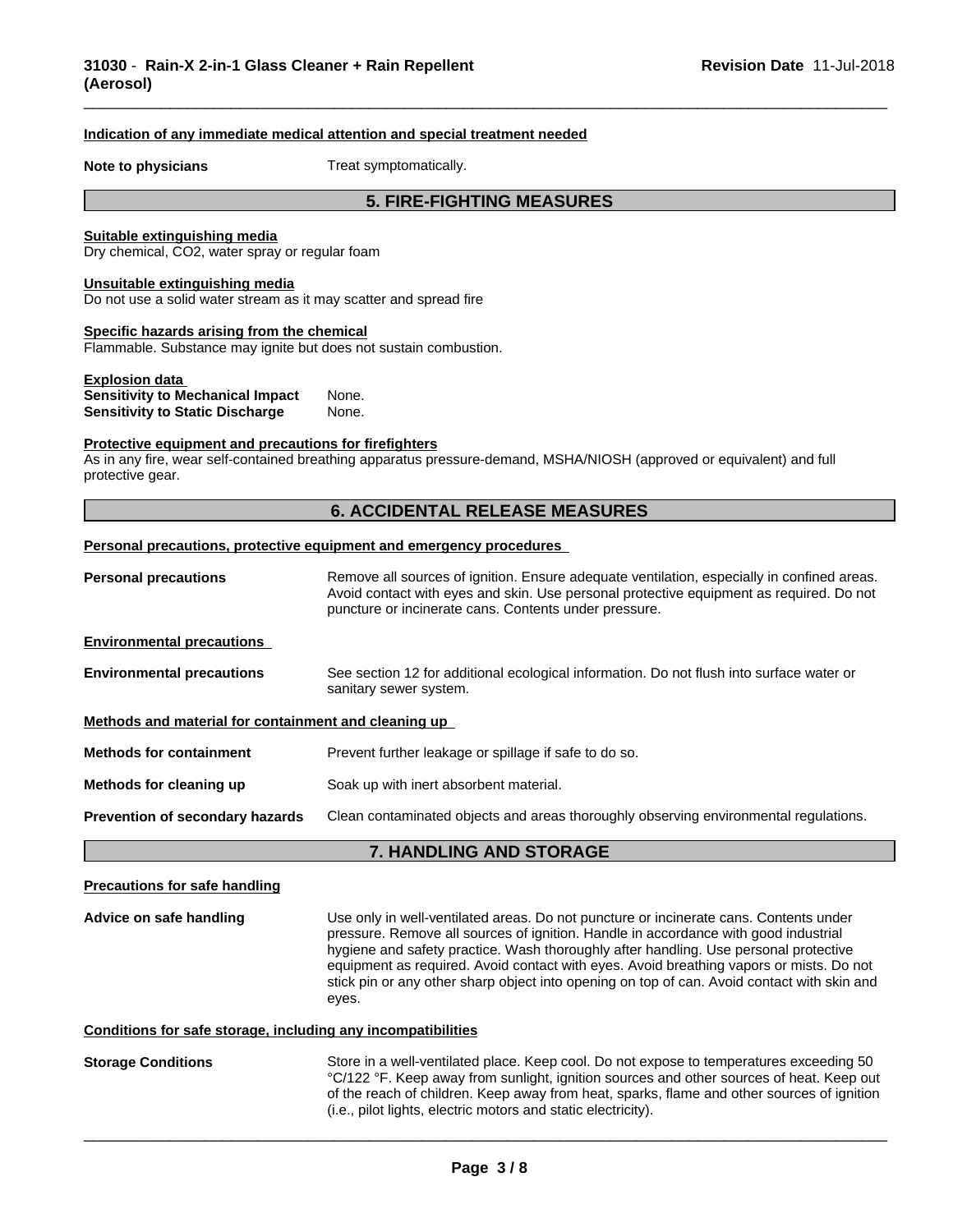**Incompatible materials** Strong oxidizing agents

# **8. EXPOSURE CONTROLS/PERSONAL PROTECTION**

\_\_\_\_\_\_\_\_\_\_\_\_\_\_\_\_\_\_\_\_\_\_\_\_\_\_\_\_\_\_\_\_\_\_\_\_\_\_\_\_\_\_\_\_\_\_\_\_\_\_\_\_\_\_\_\_\_\_\_\_\_\_\_\_\_\_\_\_\_\_\_\_\_\_\_\_\_\_\_\_\_\_\_\_\_\_\_\_\_\_\_\_\_

#### **Control parameters**

**Exposure Guidelines** .

| <b>Chemical Name</b> | <b>ACGIH TLV</b> | <b>OSHA PEL</b>                            | <b>NIOSH IDLH</b> |
|----------------------|------------------|--------------------------------------------|-------------------|
| <b>ACETONE</b>       | STEL: 500 ppm    | TWA: 1000 ppm                              | IDLH: 2500 ppm    |
| 67-64-1              | TWA: 250 ppm     | TWA: 2400 mg/m <sup>3</sup>                | TWA: 250 ppm      |
|                      |                  | (vacated) TWA: 750 ppm                     | TWA: 590 mg/m $3$ |
|                      |                  | (vacated) TWA: $1800 \text{ mg/m}^3$       |                   |
|                      |                  | (vacated) STEL: 2400 mg/m <sup>3</sup> The |                   |
|                      |                  | acetone STEL does not apply to the         |                   |
|                      |                  | cellulose acetate fiber industry. It is I  |                   |
|                      |                  | in effect for all other sectors            |                   |
|                      |                  | (vacated) STEL: 1000 ppm                   |                   |

*NIOSH IDLH Immediately Dangerous to Life or Health*

**Other Information** Vacated limits revoked by the Court of Appeals decision in AFL-CIO v.OSHA, 965 F.2d 962 (11th Cir., 1992).

# **Appropriate engineering controls**

| <b>Engineering Controls</b> | Showers             |
|-----------------------------|---------------------|
|                             | Eyewash stations    |
|                             | Ventilation systems |

#### **Individual protection measures, such as personal protective equipment**

| Eye/face protection                   | Wear safety glasses with side shields (or goggles).                                                                                             |
|---------------------------------------|-------------------------------------------------------------------------------------------------------------------------------------------------|
| Skin and body protection              | Wear protective natural rubber, nitrile rubber, Neoprene™ or PVC gloves.                                                                        |
| <b>Respiratory protection</b>         | Use NIOSH-approved air-purifying respirator with organic vapor cartridge or canister, as<br>appropriate.                                        |
| <b>General Hygiene Considerations</b> | Handle in accordance with good industrial hygiene and safety practice. Regular cleaning of<br>equipment, work area and clothing is recommended. |

# **9. PHYSICAL AND CHEMICAL PROPERTIES**

# **Information on basic physical and chemical properties**

| <b>Physical state</b><br>Appearance<br>Odor | Flammable Aerosol; Liquid<br>Clear<br>Fruity |                  |
|---------------------------------------------|----------------------------------------------|------------------|
| <b>Odor threshold</b>                       | No information available                     |                  |
| <b>Property</b>                             | Values                                       | Remarks • Method |
| рH                                          | $5.0 - 7.0$                                  |                  |
| Melting point / freezing point              | No information available                     |                  |
| Boiling point / boiling range               | 100 °C / 212 °F                              |                  |
| <b>Flash point</b>                          | 27 °C / 81 °F                                |                  |
| <b>Evaporation rate</b>                     | No information available                     |                  |
| Flammability (solid, gas)                   | No information available                     |                  |
| <b>Flammability Limit in Air</b>            |                                              |                  |
| Upper flammability limit:                   | No information available                     |                  |
| Lower flammability limit:                   | No information available                     |                  |
| Vapor pressure                              | No information available                     |                  |
| Vapor density                               | No information available                     |                  |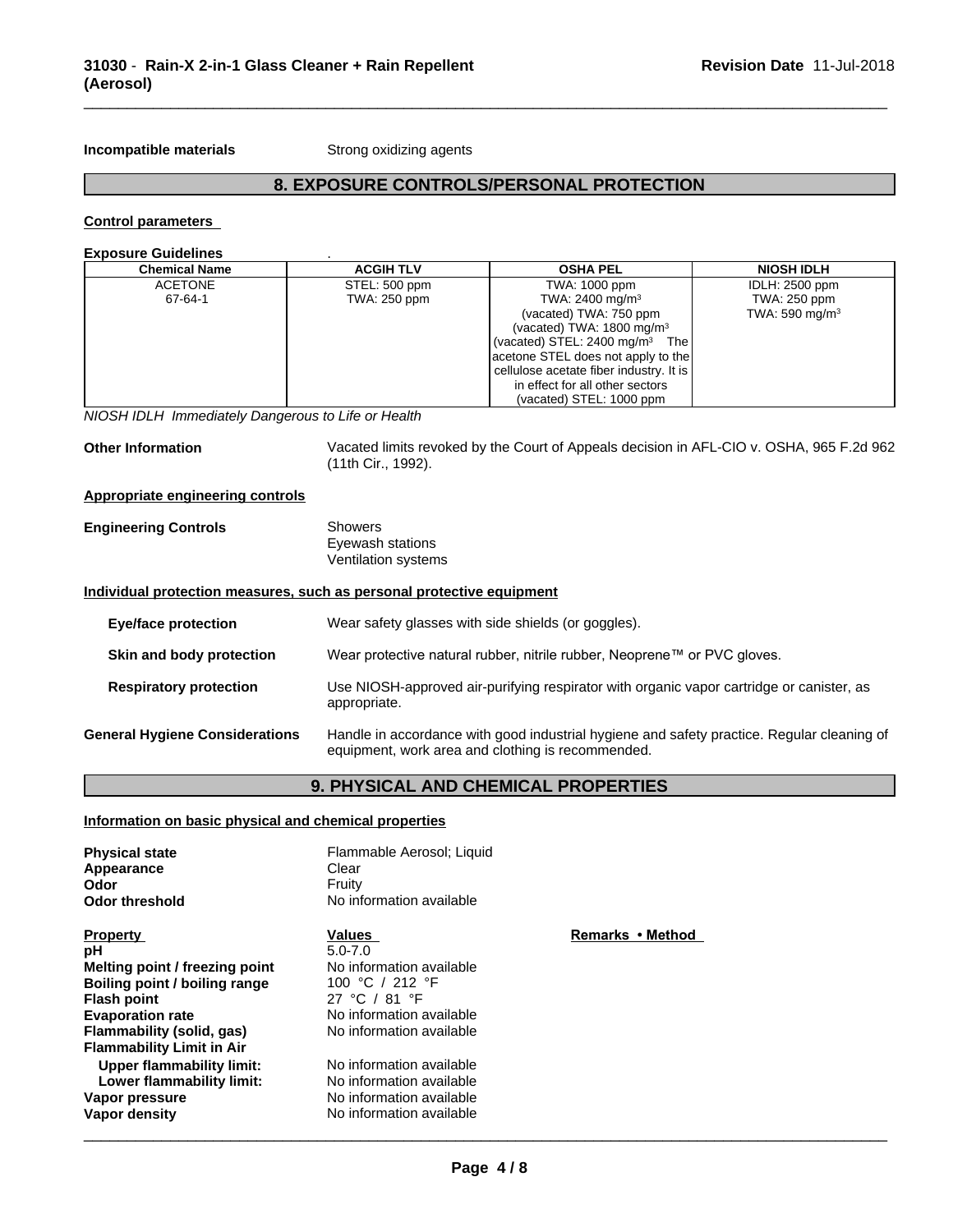| <b>Relative density</b>          | 0.9931                   |
|----------------------------------|--------------------------|
| <b>Water solubility</b>          | Soluble in water         |
| Solubility in other solvents     | No information available |
| <b>Partition coefficient</b>     | No information available |
| <b>Autoignition temperature</b>  | No information available |
| <b>Decomposition temperature</b> | No information available |
| <b>Kinematic viscosity</b>       | No information available |
| <b>Dynamic viscosity</b>         | No information available |
| <b>Explosive properties</b>      | No information available |
| <b>Oxidizing properties</b>      | No information available |

#### **Other Information**

**VOC** Content  $(\%)$ **Density** 8.21 lbs/gal

**Softening point**<br> **Molecular weight**<br> **Molecular weight**<br> **Molecular weight**<br> **Molecular weight No information available**<br>5 **Bulk density** No information available

# **10. STABILITY AND REACTIVITY**

\_\_\_\_\_\_\_\_\_\_\_\_\_\_\_\_\_\_\_\_\_\_\_\_\_\_\_\_\_\_\_\_\_\_\_\_\_\_\_\_\_\_\_\_\_\_\_\_\_\_\_\_\_\_\_\_\_\_\_\_\_\_\_\_\_\_\_\_\_\_\_\_\_\_\_\_\_\_\_\_\_\_\_\_\_\_\_\_\_\_\_\_\_

#### **Reactivity**

Stable under normal use

#### **Chemical stability**

Stable under recommended storage conditions

# **Possibility of Hazardous Reactions**

None under normal processing.

#### **Conditions to avoid**

Heat, flames and sparks. Temperatures >50 °C / 122 °F.

#### **Incompatible materials**

Strong oxidizing agents

# **Hazardous Decomposition Products**

Carbon oxides

# **11. TOXICOLOGICAL INFORMATION**

#### **Information on likely routes of exposure**

| <b>Inhalation</b>   | May cause irritation of respiratory tract. Inhalation of vapors in high concentration may<br>cause irritation of respiratory system. Intentional misuse by deliberately concentrating and<br>inhaling contents may be harmful or fatal. |
|---------------------|-----------------------------------------------------------------------------------------------------------------------------------------------------------------------------------------------------------------------------------------|
| Eye contact         | Contact with eyes may cause irritation. May cause redness and tearing of the eyes.                                                                                                                                                      |
| <b>Skin contact</b> | May cause skin irritation and/or dermatitis.                                                                                                                                                                                            |
| Ingestion           | Ingestion may cause irritation to mucous membranes.                                                                                                                                                                                     |

| <b>Chemical Name</b> | Oral LD50            | <b>Dermal LD50</b> | <b>Inhalation LC50</b>                |
|----------------------|----------------------|--------------------|---------------------------------------|
| <b>WATER</b>         | > 90 mL/kg (Rat)     |                    |                                       |
| 7732-18-5            |                      |                    |                                       |
| <b>ACETONE</b>       | $=$ 5800 mg/kg (Rat) |                    | $=$ 50100 mg/m <sup>3</sup> (Rat) 8 h |
| $167 - 64 - 1$       |                      |                    |                                       |

# **Information on toxicological effects**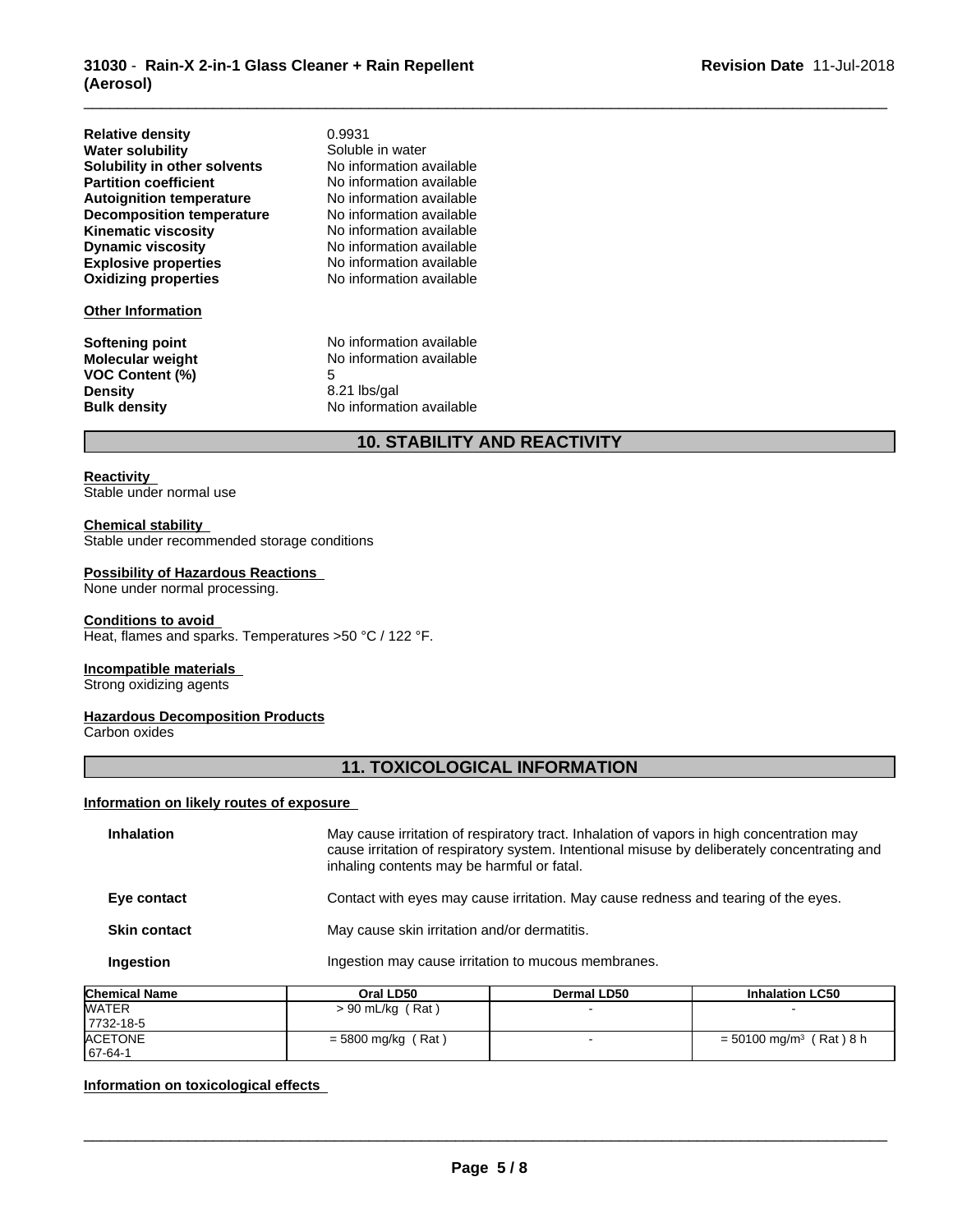**Symptoms** No information available.

#### **Delayed and immediate effects as well as chronic effects from short and long-term exposure**

**Sensitization**<br> **Serm cell mutagenicity**<br> **No information available. Germ** cell mutagenicity **Carcinogenicity** No information available. **Target Organ Effects** Central nervous system, Eyes, Respiratory system, Skin.

**The following values are calculated based on chapter 3.1 of the GHS document** . **ATEmix (oral)** 116000 mg/kg<br>**ATEmix (dermal)** 200200 mg/kg **ATEmix (dermal)** 200200 mg<br>**ATEmix (inhalation-dust/mist)** 2004 mg/l **ATEmix** (inhalation-dust/mist)

# **12. ECOLOGICAL INFORMATION**

#### **Ecotoxicity**

4 % of the mixture consists of component(s) of unknown hazards to the aquatic environment

# **Persistence and degradability**

No information available.

#### **Bioaccumulation**

No information available.

#### **Mobility**

Soluble in water.

| <b>Chemical Name</b>    | <b>Partition coefficient</b> |
|-------------------------|------------------------------|
| <b>ACETONE</b>          | $-0.24$                      |
| 67-64-1                 |                              |
| Liquefied Petroleum Gas | $\leq$ 2.8                   |
| 68476-86-8              |                              |

#### **Other adverse effects**

No information available

# **13. DISPOSAL CONSIDERATIONS**

#### **Waste treatment methods**

| Disposal of wastes         | Recover or recycle if possible. Disposal should be in accordance with applicable regional,<br>national and local laws and regulations. This material, as supplied, is a hazardous waste<br>according to federal regulations (40 CFR 261). |
|----------------------------|-------------------------------------------------------------------------------------------------------------------------------------------------------------------------------------------------------------------------------------------|
| Contaminated packaging     | Do not reuse container.                                                                                                                                                                                                                   |
| <b>US EPA Waste Number</b> | U002 D001                                                                                                                                                                                                                                 |

This product contains one or more substances that are listed with the State of California as a hazardous waste.

| <b>Chemical Name</b>     | । Hazardous Waste Status<br>California |
|--------------------------|----------------------------------------|
| TONE<br>ACF <sup>®</sup> | 'gnitable                              |
| 67-64-1                  |                                        |

# **14. TRANSPORT INFORMATION**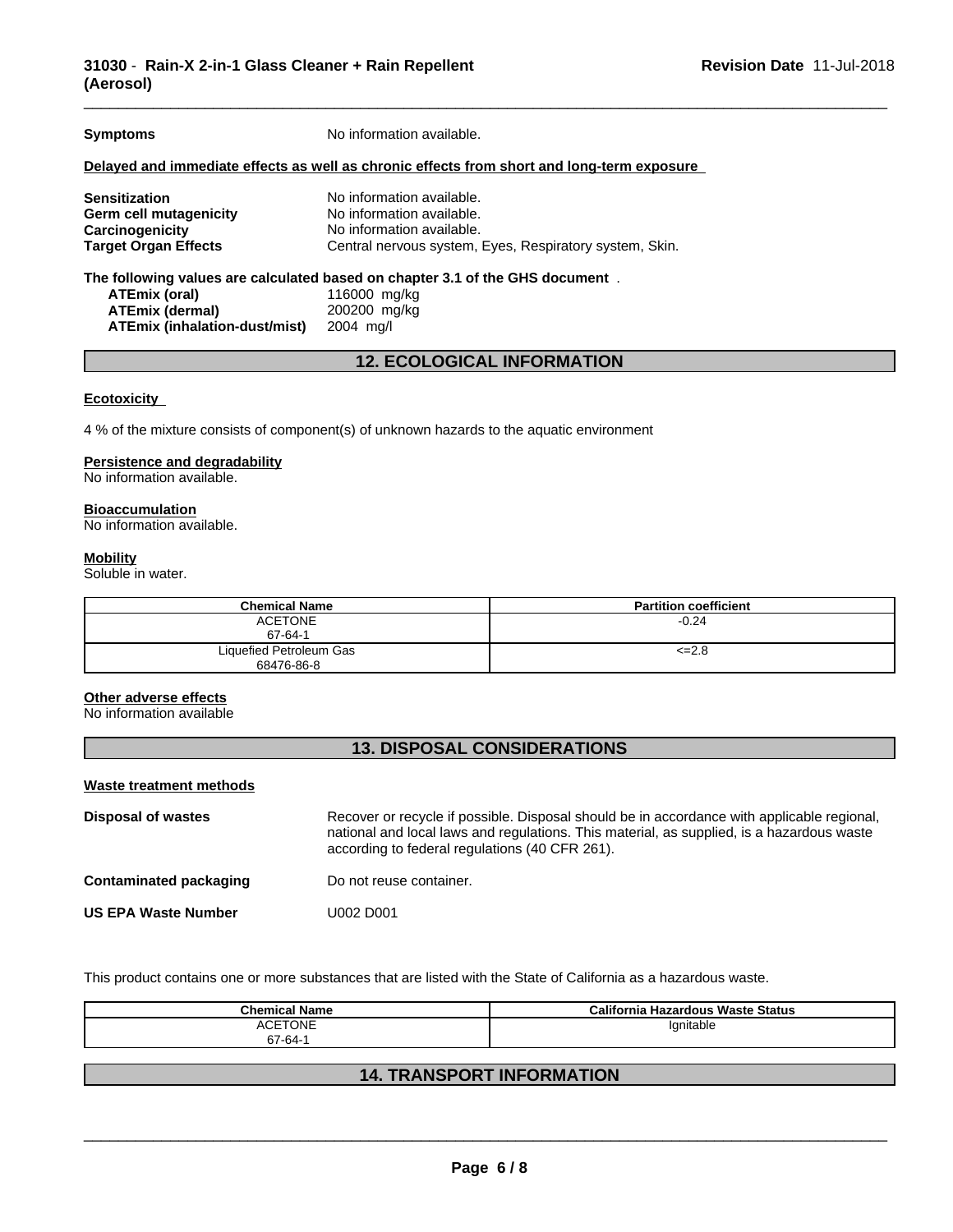| DO1<br><b>UN/ID No</b><br>Proper shipping name:<br><b>Hazard Class</b>  | UN 1950<br>Aerosols, Flammable, Limited Quantity (LQ)<br>2.1 |
|-------------------------------------------------------------------------|--------------------------------------------------------------|
| <b>IATA</b><br>UN/ID No<br>Proper shipping name:<br><b>Hazard Class</b> | UN 1950<br>Aerosols, Flammable, Limited Quantity (LQ)<br>2.1 |
| <b>IMDG</b><br>UN/ID No<br>Proper shipping name:<br><b>Hazard Class</b> | UN 1950<br>Aerosols, Flammable, Limited Quantity (LQ)<br>2.1 |

| <b>15. REGULATORY INFORMATION</b> |  |
|-----------------------------------|--|
|-----------------------------------|--|

| <b>International Inventories</b> |                 |
|----------------------------------|-----------------|
| <b>TSCA</b>                      | Complies        |
| <b>DSL/NDSL</b>                  | Complies        |
| <b>EINECS/ELINCS</b>             | Complies        |
| <b>ENCS</b>                      | Does not comply |
| <b>IECSC</b>                     | Complies        |
| <b>KECL</b>                      | Complies        |
| <b>PICCS</b>                     | Complies        |
| <b>AICS</b>                      | Complies        |

#### **Legend:**

**TSCA** - United States Toxic Substances Control Act Section 8(b) Inventory **DSL/NDSL** - Canadian Domestic Substances List/Non-Domestic Substances List **EINECS/ELINCS** - European Inventory of Existing Chemical Substances/European List of Notified Chemical Substances **ENCS** - Japan Existing and New Chemical Substances **IECSC** - China Inventory of Existing Chemical Substances **KECL** - Korean Existing and Evaluated Chemical Substances **PICCS** - Philippines Inventory of Chemicals and Chemical Substances **AICS** - Australian Inventory of Chemical Substances

# **US Federal Regulations**

# **SARA 313**

Section 313 of Title III of the Superfund Amendments and Reauthorization Act of 1986 (SARA). This product does not contain any chemicals which are subject to the reporting requirements of the Act and Title 40 of the Code of Federal Regulations, Part 372

\_\_\_\_\_\_\_\_\_\_\_\_\_\_\_\_\_\_\_\_\_\_\_\_\_\_\_\_\_\_\_\_\_\_\_\_\_\_\_\_\_\_\_\_\_\_\_\_\_\_\_\_\_\_\_\_\_\_\_\_\_\_\_\_\_\_\_\_\_\_\_\_\_\_\_\_\_\_\_\_\_\_\_\_\_\_\_\_\_\_\_\_\_

## **SARA 311/312 Hazard Categories**

| Acute health hazard               | No. |  |
|-----------------------------------|-----|--|
| Chronic Health Hazard             | No. |  |
| Fire hazard                       | Yes |  |
| Sudden release of pressure hazard | No. |  |
| Reactive Hazard                   | N٥  |  |

### **CWA** (Clean Water Act)

This product does not contain any substances regulated as pollutants pursuant to the Clean Water Act (40 CFR 122.21 and 40 CFR 122.42)

# **CERCLA**

This material, as supplied, contains one or more substances regulated as a hazardous substance under the Comprehensive Environmental Response Compensation and Liability Act (CERCLA) (40 CFR 302)

| <b>Chemical Name</b>        | <b>Hazardous Substances RQs</b> | <b>CERCLA/SARA RQ</b> | <b>Reportable Quantity (RQ)</b> |
|-----------------------------|---------------------------------|-----------------------|---------------------------------|
| <b>ACETONE</b>              | 5000 lb                         |                       | RQ 5000 lb final RQ             |
| 67-64-1                     |                                 |                       | RQ 2270 kg final RQ             |
| <b>US State Regulations</b> |                                 |                       |                                 |